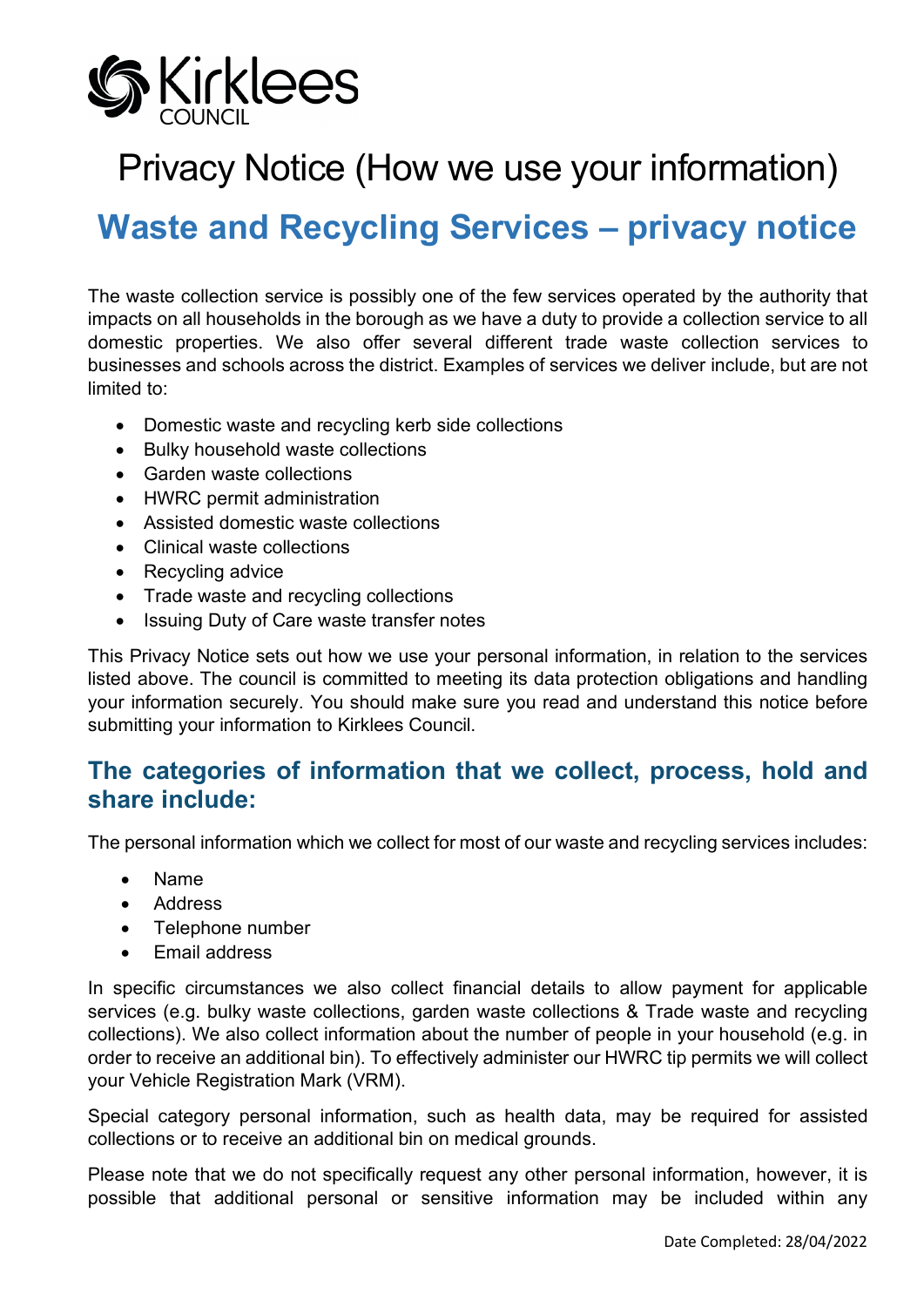

supplementary information which you send to us. We strongly advise that you read through. in full, any information before you send it to us to ensure that there is no additional personal or sensitive information included (other than that set out above).

#### **Why we collect and hold this information**

We use this personal information to:

- Provide you with feedback and updates about the service relating to your enquiry which includes but is not limited to missed bin collections, resident / customer complaints, changing the size of your bins and damaged containers.
- Provide you with the support you need to help us deliver our services which includes but is not limited to assisted collections, additional bins, and Brown bin renewals.
- Enable us to conduct specific functions for which we are responsible which includes but is not limited to delivery / removal of containers, issuing HWRC tip permits, assisted waste collections.
- Assess the quality of our services.
- Evaluate and improve our performance by contacting residents / customers for feedback.
- Derive statistics which inform decisions about future delivery of services which includes but is not limited to missed bin locations.

If you do not provide the personal information requested then we may be unable to fully investigate the issue/request, keep you updated and/or inform you of the outcome.

#### **The lawful basis on which we use this information**

Under Article 6 of the UK General Data Protection Regulation (UK GDPR), the lawful bases we rely on for processing this information are:

- $\bullet$  6(1)(e) We need it to perform a public task
- $\bullet$  6(1)(b) The processing is necessary for a contract
- 6(1)(c) Legal obligation

Under Article 9 of the UK General Data Protection Regulation (UK GDPR), the lawful basis we rely on for processing special category health related data is:

 $\bullet$  9(2)(g) reasons of substantial public interest (with a basis in law).

This lawful basis is underpinned by acts of legislation that dictate what actions can and should be taken by local authorities. This includes, but may not be limited to

- The Environmental Protection Act 1990 and the Controlled Waste Regulations 1992.
- Environment Protection (Duty of Care) Regulations 1991.
- Special Waste Regulations 1996.
- Local Government Act 2000 section 2.
- Equalities Act 2010.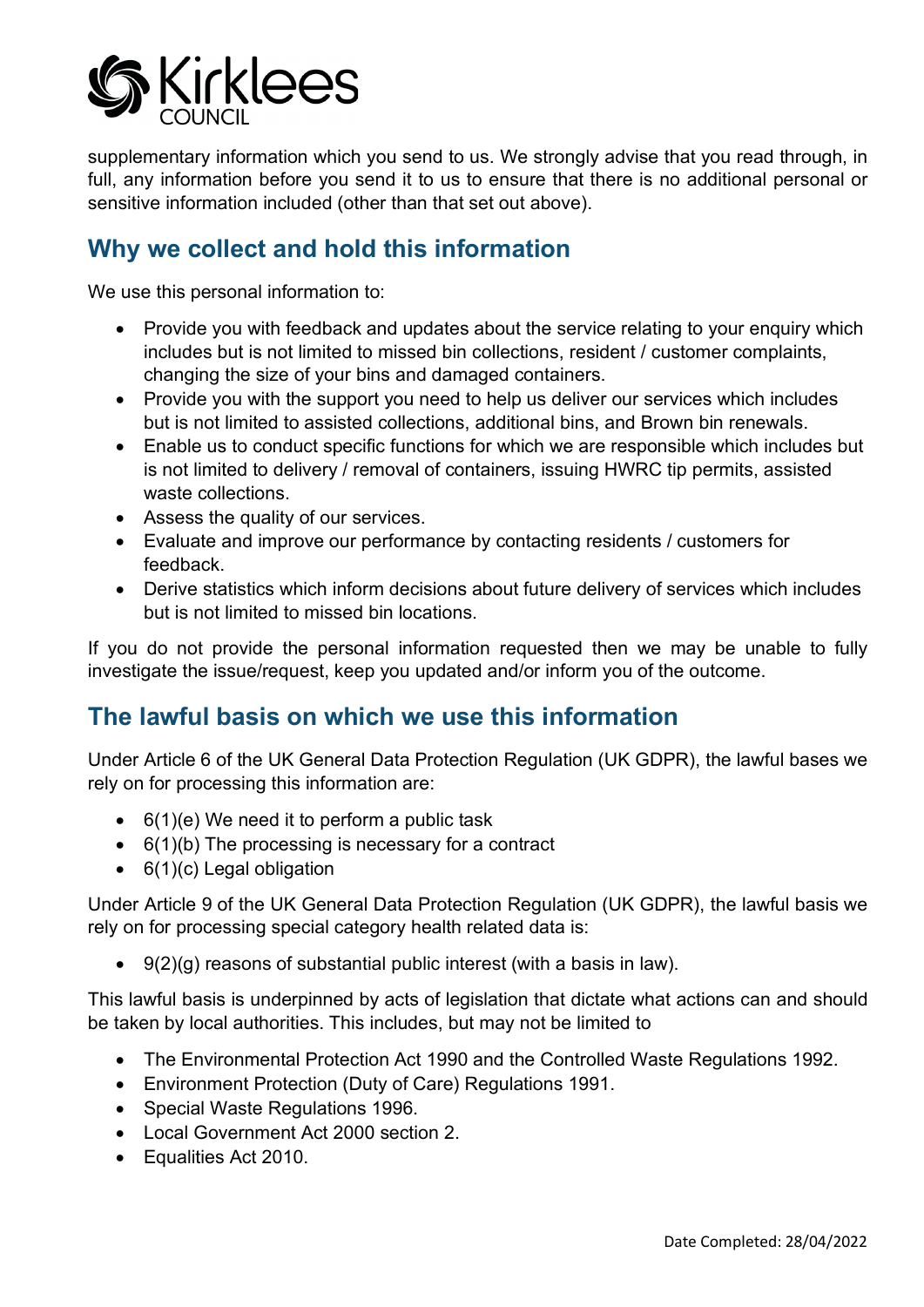

## **Storing this information**

We will hold any personal information about you securely.

Data related to the following services are stored on our software providers servers (Whitespace Work Software) who are ISO9001 Certified & ISO27001 Certified and will be held for 2 years:

- Domestic waste and recycling kerb side collections
- Bulky household waste collections
- Garden waste collections
- Assisted domestic waste collections
- Clinical waste collections
- Recycling advice
- Trade waste and recycling collections

We are currently reviewing the other services and updating our internal procedures with regards to retention of personal information and as such this Privacy Notice and associated retention schedules will be updated once this process has been completed. In the meantime, should you have any specific queries about the retention of your information you can email your query to [CEIG@kirklees.gov.uk](mailto:CEIG@kirklees.gov.uk)

### **Who we share this information with**

We may sometimes share the information we have collected about you where it is necessary, lawful, and fair to do so. In each case we will only share the minimum amount of information, only when required, for the following reasons:

- To assess your application against the criteria and verify the information provided.
- To calculate fees associated with the service(s) provided.
- To deliver a service.
- To manage local authority performance.
- To verify Direct Debit payments.

We may routinely share this information with:

- Other services within the Council such as Councillor Enquiries, Housing, Public Protection, Public Health, Customer and Exchequer Services.
- Other partners such as APSE, Safer Kirklees, Highways England, and the Environment Agency.
- External software providers.

We may share details of the issue(s) which you have reported with external organisations, for example:

- Neighbouring Local Authorities
- West Yorkshire Combined Authority
- External contractors